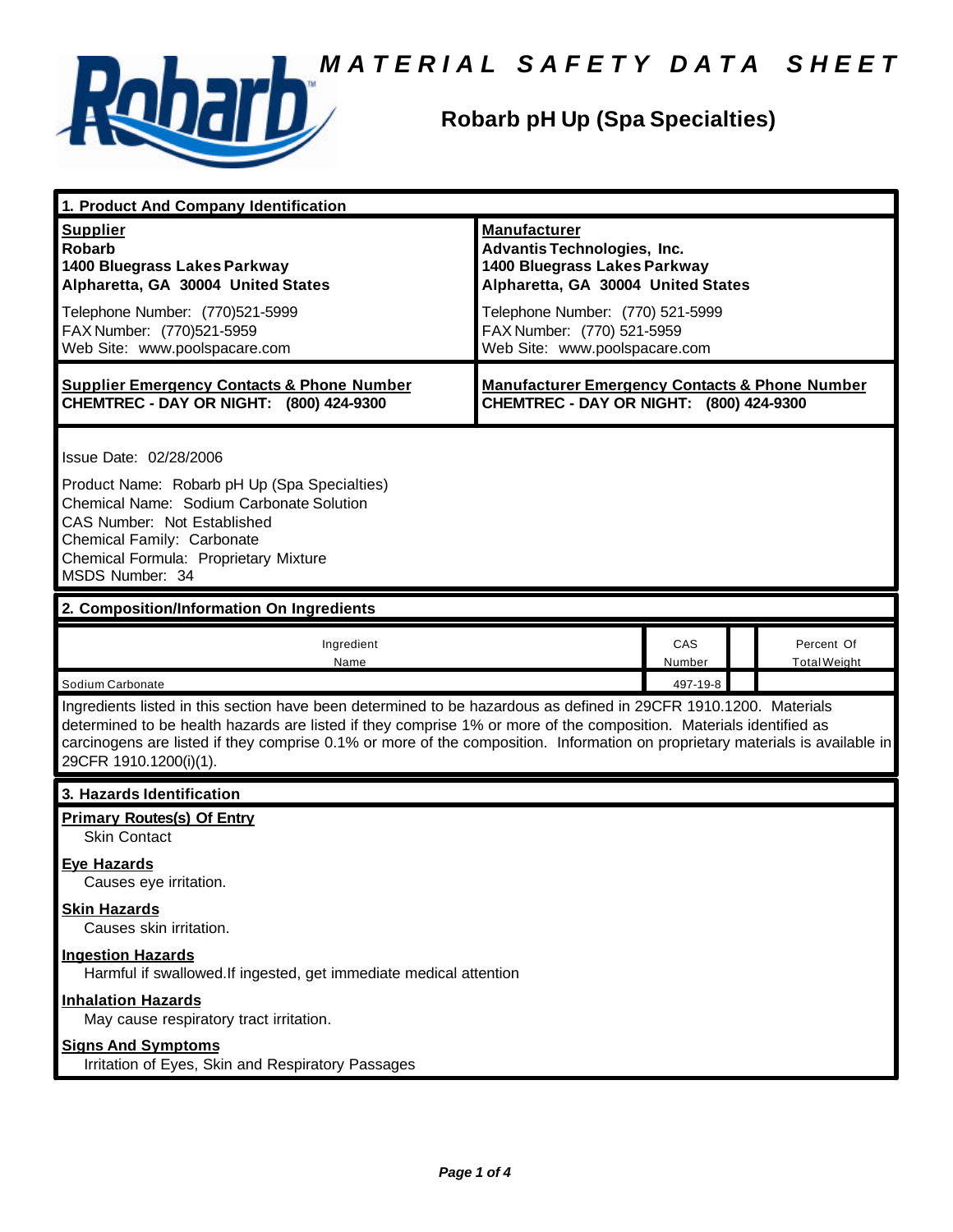**Robarb pH Up (Spa Specialties)**



#### **Handling Precautions**

Avoid contact with eyes.

#### **Storage Precautions**

Keep away from acids. Store in a cool dry place.

#### **Work/Hygienic Practices**

Use safe chemical handling procedures suitable for the hazards presented by this material.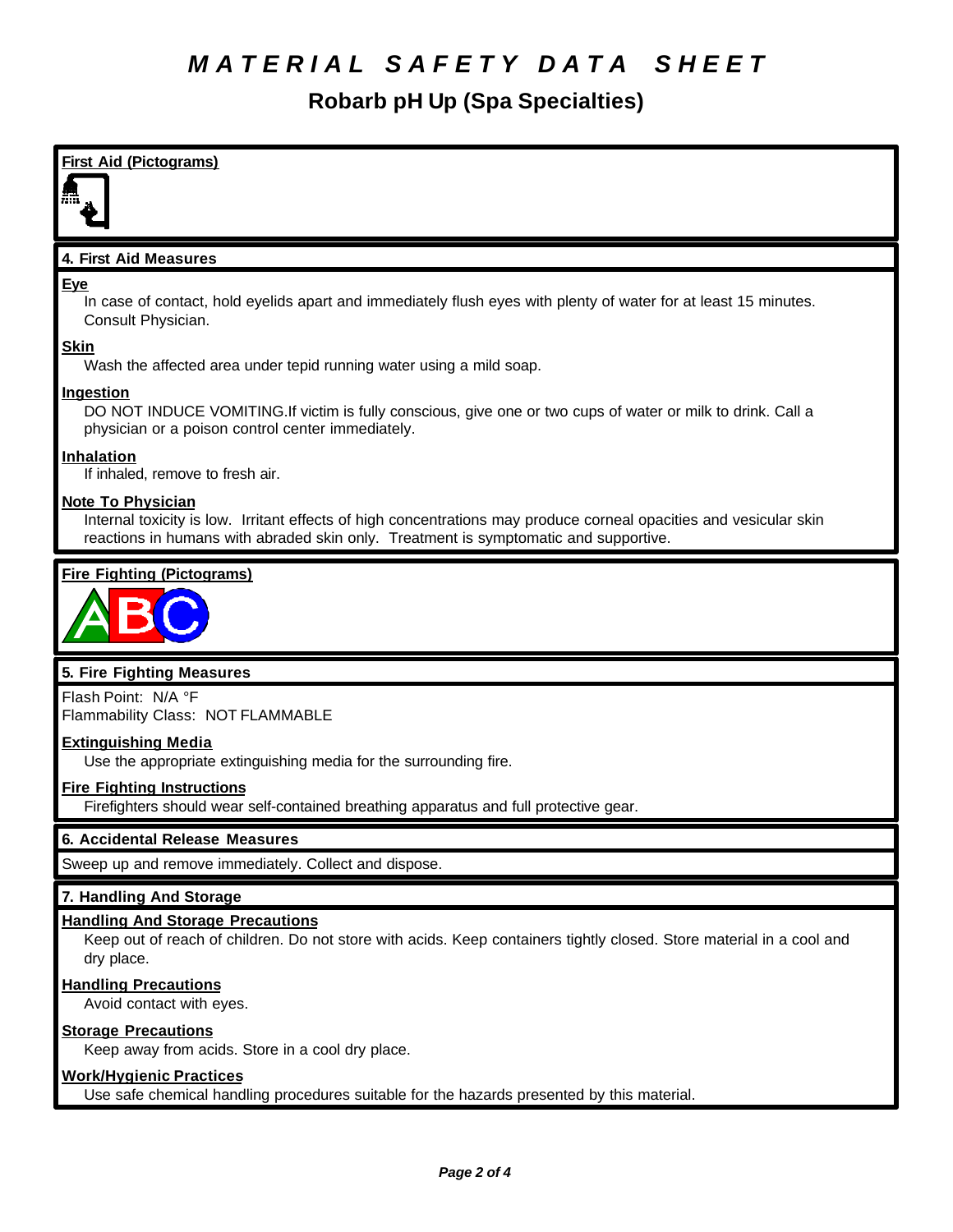**Robarb pH Up (Spa Specialties)**

| <b>Protective Clothing (Pictograms)</b>                                                                                                                                                                                                                                                                                                                                                                                                               |  |
|-------------------------------------------------------------------------------------------------------------------------------------------------------------------------------------------------------------------------------------------------------------------------------------------------------------------------------------------------------------------------------------------------------------------------------------------------------|--|
| ıП.                                                                                                                                                                                                                                                                                                                                                                                                                                                   |  |
| 8. Exposure Controls/Personal Protection                                                                                                                                                                                                                                                                                                                                                                                                              |  |
| <b>Engineering Controls</b><br>Local exhaust acceptable. Special exhaust not required unless dust accumulation is a problem.                                                                                                                                                                                                                                                                                                                          |  |
| <b>Eye/Face Protection</b>                                                                                                                                                                                                                                                                                                                                                                                                                            |  |
| Safety glasses with side shields or goggles recommended.                                                                                                                                                                                                                                                                                                                                                                                              |  |
| <b>Skin Protection</b><br>Chemical-resistant gloves.                                                                                                                                                                                                                                                                                                                                                                                                  |  |
| <b>Respiratory Protection</b><br>None normally required. If dust accumulation is a problem a dust mask is suggested.<br>Full Cover clothing should be worn                                                                                                                                                                                                                                                                                            |  |
| 9. Physical And Chemical Properties                                                                                                                                                                                                                                                                                                                                                                                                                   |  |
| <b>Appearance</b><br><b>Blue Solution</b>                                                                                                                                                                                                                                                                                                                                                                                                             |  |
| Odor<br>None                                                                                                                                                                                                                                                                                                                                                                                                                                          |  |
| Chemical Type: Mixture<br>Physical State: Solid<br>Melting Point: 1564 °F<br>Boiling Point: DECOMPOSES °F<br>Specific Gravity: 1.26 - 1.28<br>Percent Volitales: NOT APPLICABLE<br>Percent VOCs: NOT APPLICABLE<br>Vapor Pressure: NOT APPLICABLE<br>Vapor Density: NOT APPLICABLE<br>pH Factor: 11-12 At a Concentration Of 1% SOLUTION IN WATER<br>Solubility: 32% AT 25C IN WATER<br>Viscosity: NOT APPLICABLE<br>Evaporation Rate: NOT APPLICABLE |  |
| 10. Stability And Reactivity                                                                                                                                                                                                                                                                                                                                                                                                                          |  |
| Stability: Stable<br>Hazardous Polymerization: Will not occur                                                                                                                                                                                                                                                                                                                                                                                         |  |
| <b>Conditions To Avoid (Stability)</b><br><b>High Humidity Causes Caking</b>                                                                                                                                                                                                                                                                                                                                                                          |  |
| <b>Incompatible Materials</b><br>All Acids, Aluminum powder, Fluorine, Molten Lithium                                                                                                                                                                                                                                                                                                                                                                 |  |
| <b>Hazardous Decomposition Products</b><br>Toxic fumes of Na2O, CO2                                                                                                                                                                                                                                                                                                                                                                                   |  |
| 11. Toxicological Information                                                                                                                                                                                                                                                                                                                                                                                                                         |  |
| No Data Available                                                                                                                                                                                                                                                                                                                                                                                                                                     |  |